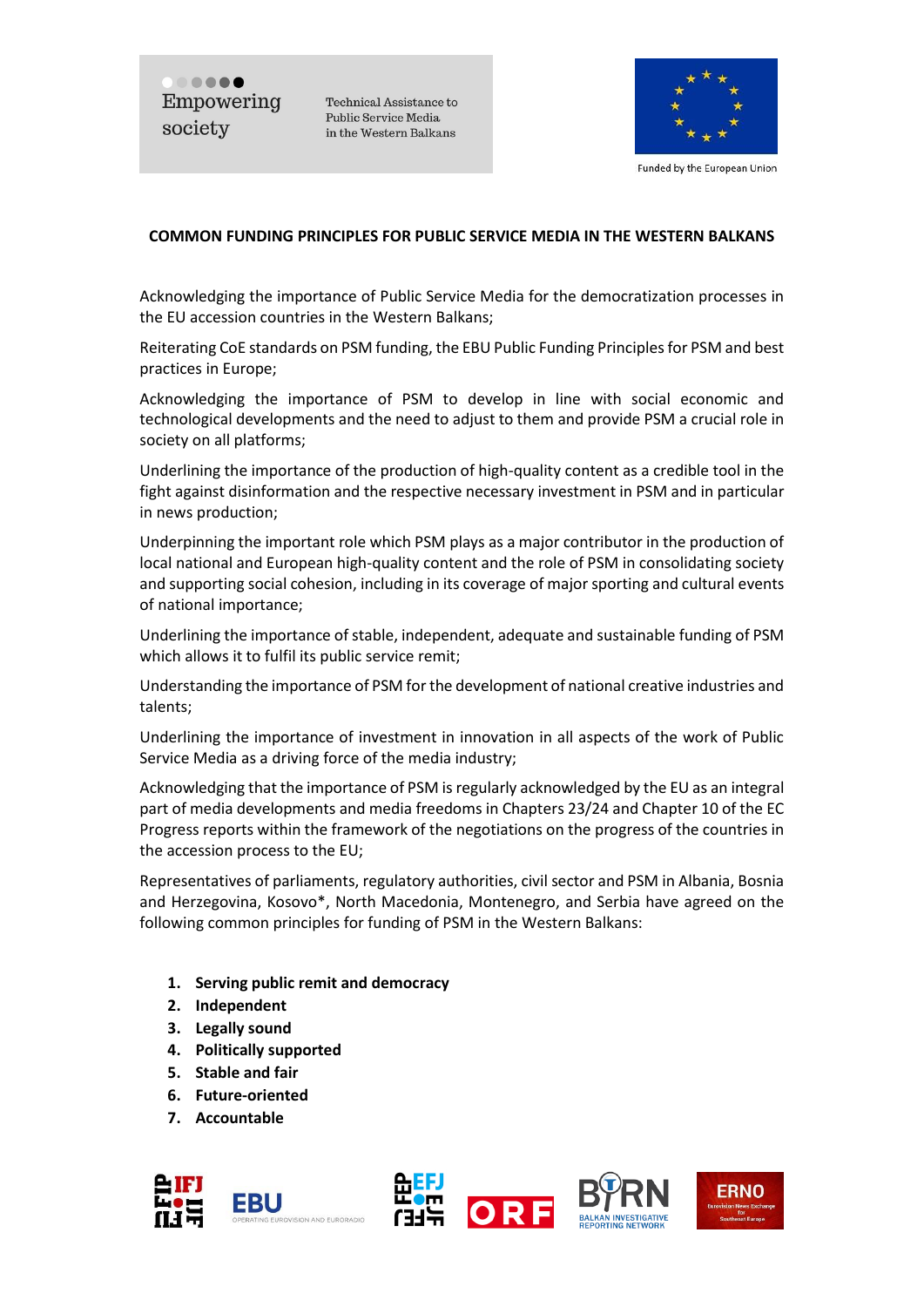..... Empowering society

Technical Assistance to Public Service Media in the Western Balkans



Funded by the European Union

- **8. Responsible**
- **9. Publicly discussed**

#### **Serving public remit and democracy**

- 1. Public Service Media are crucial for the democratization process in EU accession countries and its funding should be considered as an **investment** in society and democracy.
- 2. Investment in high quality, independent and credible Public Service Media should be seen as an **investment in developing a democratic culture**, discourse, knowledge, and society.

# **Independent – not reliant on political favour, thereby promoting trust in PSM and its role as a truly indispensable service**

- 3. Only **independent**, stable and appropriate funding will enable PSM to realize its important **role in society** for informing, dialogue, educating, entertaining and connecting citizens.
- **4.** Independent funding of Public Service Media is a major prerequisite for the **institutional and editorial independence of PSM.**

#### **Legally sound**

- 5. Legislative frameworks regulating PSM should ensure efficient, practical, feasible and implementable in practice mechanisms for the funding of PSM.
- 6. Respective PSM legal frameworks should provide sufficient safeguards for the funding of PSM, free from political interference or pressure.
- 7. Where it is not yet possible to introduce licence fee and funding from the state budget is used instead, strong safeguards should be introduced to avoid political interference, including fixed funding for long periods (eg 5 years), a guarantee of a fixed percentage of the GDP and automatic inflationary adjustments, avoiding any direct reliance on the discretion of the government pursuant to a specific contract or otherwise.
- 8. Amendments to legal provisions on PSM funding should only be carried out following an appropriate impact assessment and analysis by an independent body and following broad public consultation with all relevant stakeholders, including PSM and civil society.
- 9. Countries' **media strategies** developed by governments and parliaments in a dialogue with all major media players should emphasize the importance of public service media and their independent, stable, adequate and predictable funding.

#### **Political support**







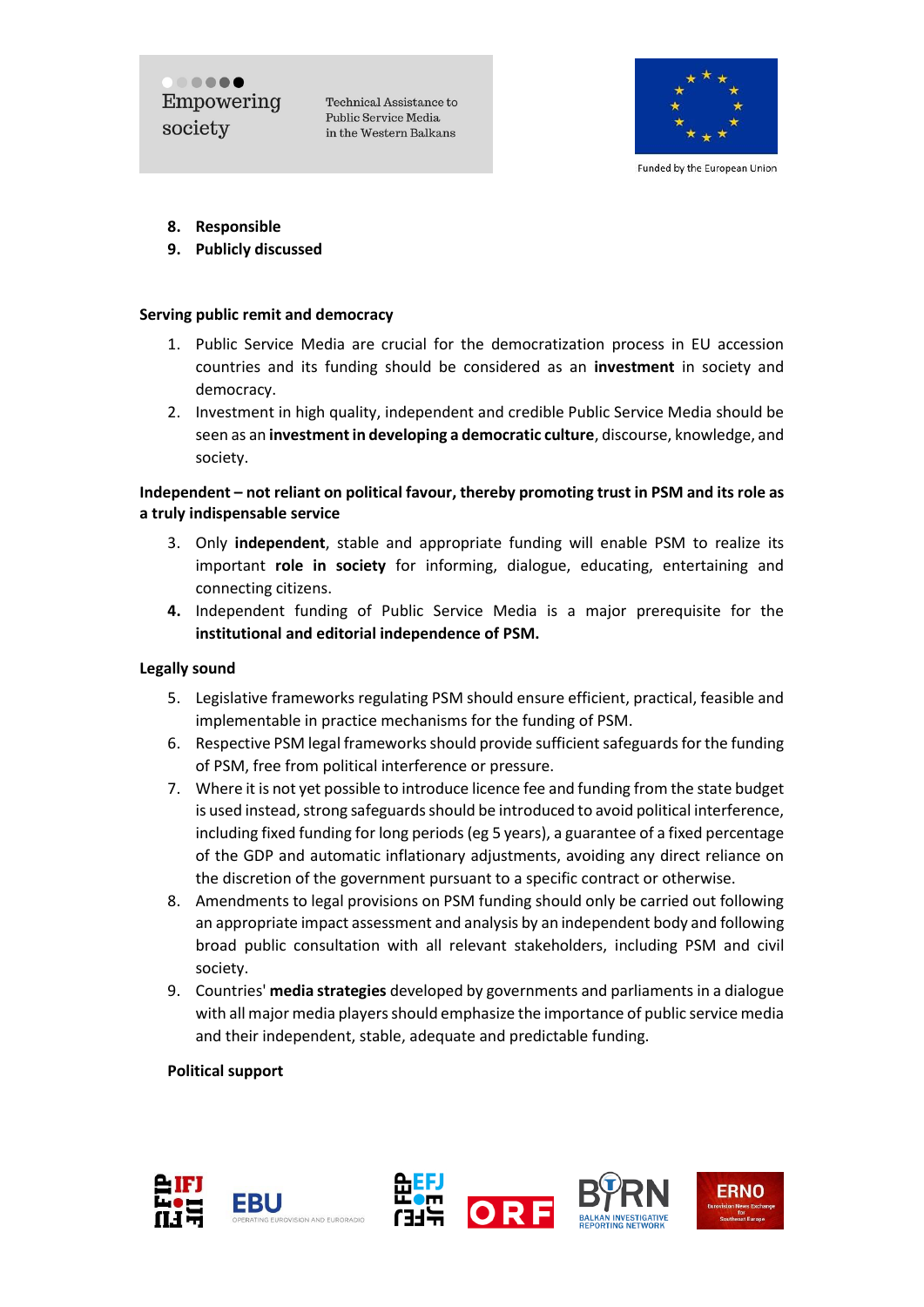..... Empowering society

Technical Assistance to Public Service Media in the Western Balkans



Funded by the European Union

- 10. Politicians and the public in general are encouraged to regularly assess the proper implementation of respective legal provisions regarding the funding of PSM.
- 11. Politicians and public figures in Western Balkan countries should abstain from advocating for the abolition of licence fees, and from using this as a tool to gain voters in political campaigns. Independent funding is crucial for the establishment of independent and credible PSM as a key element in the democratization of societies.

### **Stable and fair**

- 12. Licence fee funding is the preferred mechanism for funding of PSM, which ensures a direct link with the audience and creates a direct bond with the audience.
- 13. Discussions on the funding of PSM should be done only in connection with the remit of PSM in society and with an agreed mid-term Strategy of the PSM.

### **Future-oriented**

14. Funding of PSM should ensure investment in new technology, digitization, and innovation and should boost the capacity of PSM to be the driving force of the media industry in the respective countries.

### **Accountable**

15. PSM funding should ensure the highest degree **of transparency** and accountability through the regular engagement of internal and external audits and the publishing of financial plans and reports.

# **Responsible**

- 16. PSM should apply and demonstrate relevant efficiencies and a cost-sensitive approach when developing their strategies and programme production plans.
- 17. PSM should implement good accountability mechanisms to ensure PSM top management and the relevant governing bodies are responsible for decisions on financial matters.

# **Publicly discussed**

- 18. PSM should report on and organize regular discussions with society to explain the implementation of their remit and mission and the respective necessary financial framework.
- 19. The prerequisite for solid business plans and establishing of financial needs /costs of PSM are a coherent Strategy (vision, mission, the short and midterm definition of content and functional strategies, program and production standards and normative) all transparently/ publicly agreed and instantly verified.









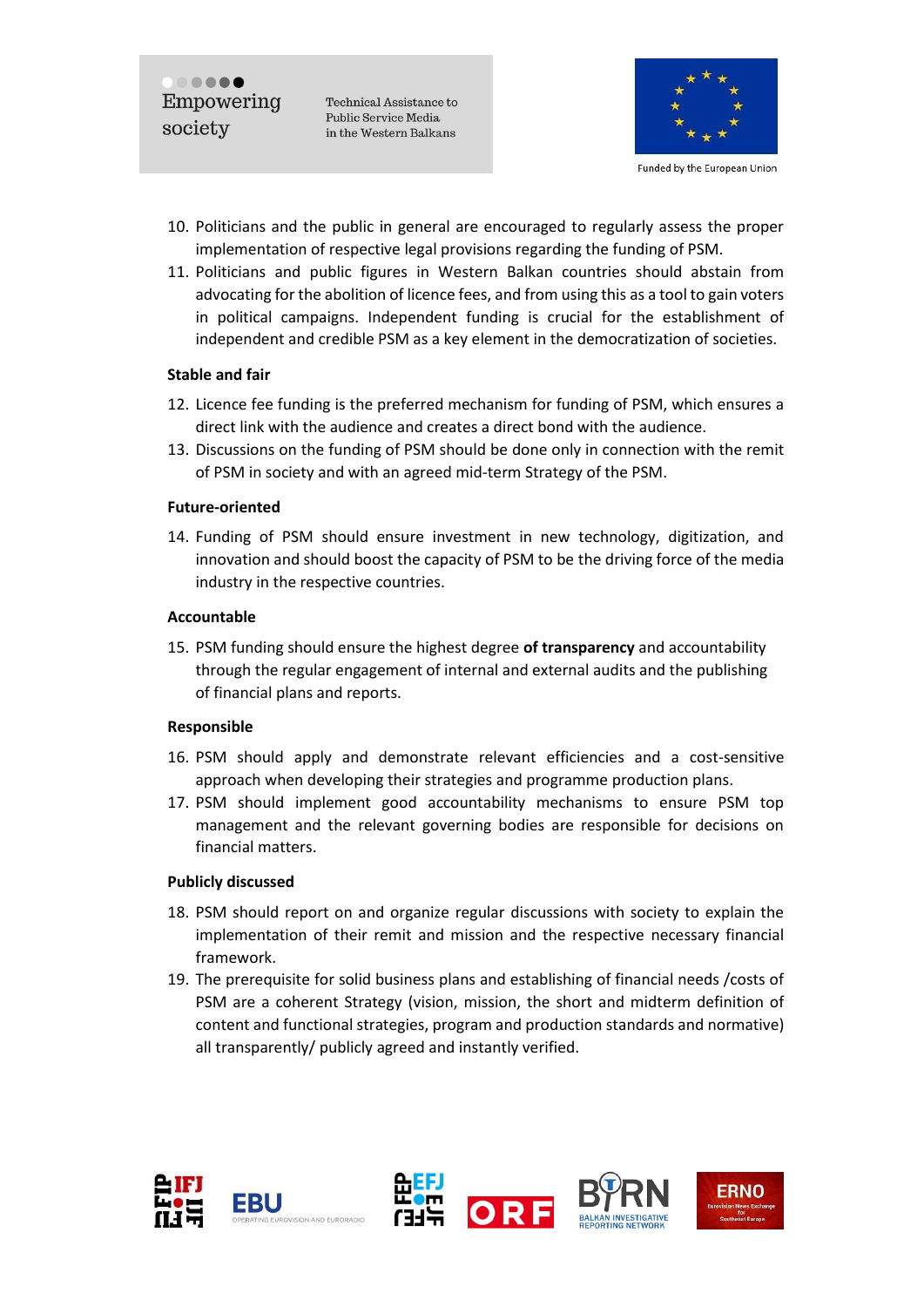$\begin{array}{c} \bullet\bullet\bullet\bullet\bullet\end{array}$ Empowering society

Technical Assistance to Public Service Media in the Western Balkans



Funded by the European Union

The principles have the aim of establishing an independent, sustainable, adequate and predictable funding framework for the quality and future-driven functioning of Public Service Media in the Western Balkans and of supporting countries' endeavours to align their PSM with European standards and best practices and support membership in the EU.

The progress in the implementation of these principles will be measured and evaluated annually.

**Note**: The above common funding principles for PSM in the Western Balkans were agreed upon and adopted by all key stakeholders representing the six Western Balkan countries at the regional meeting on "PSM Funding" held in Sarajevo on 28 May 2019. The participants also expressed their will to follow up the implementation of the abovementioned principles with the aim of accession to the EU by 2025.

\* this designation is without prejudice to positions on status, and is in line with UNSCR 1244 and the ICJ Opinion on the Kosovo Declaration of Independence